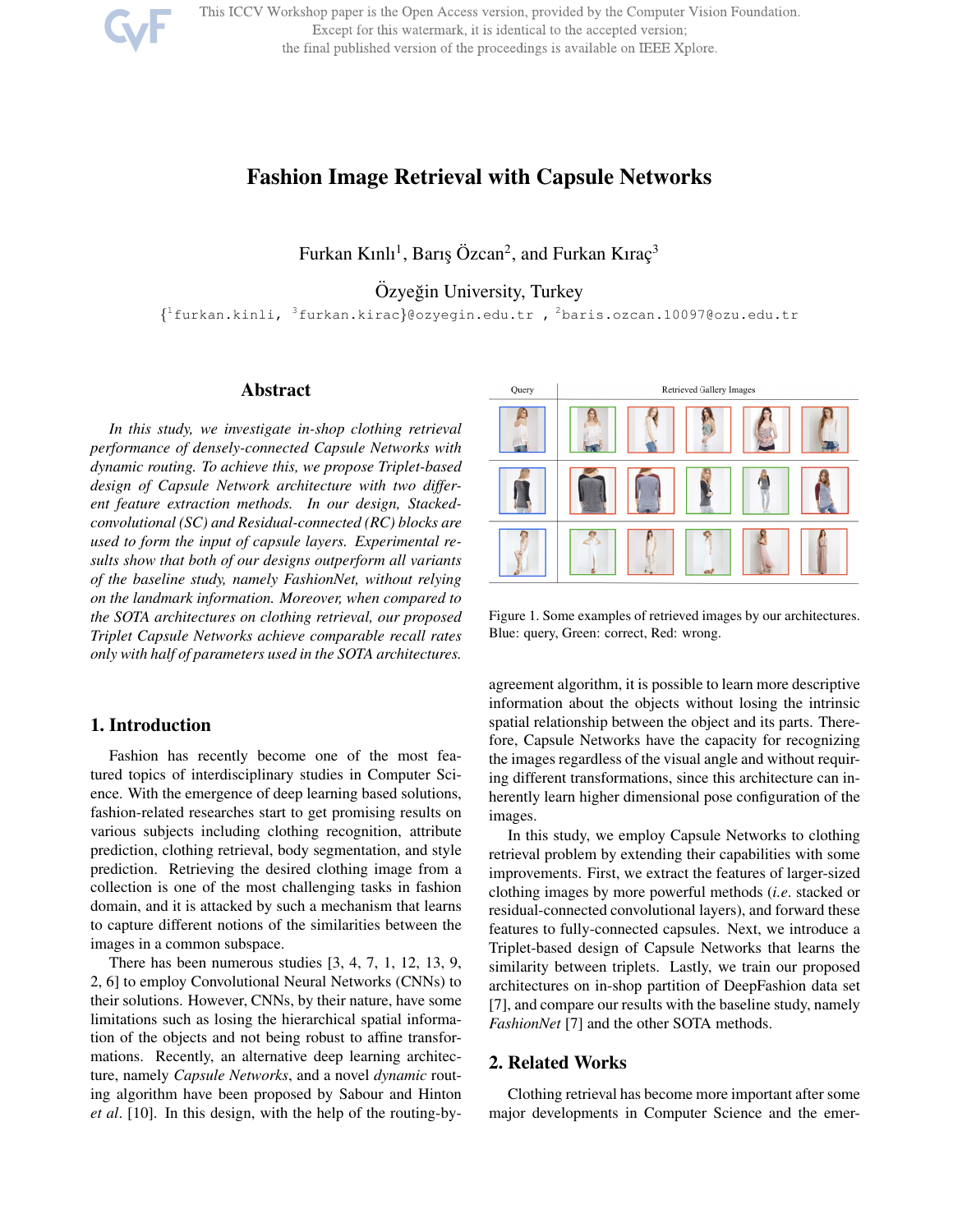

Figure 2. Illustration of our proposed architectures containing different feature extraction blocks.

gence of e-commerce. Recent studies *generally* attack to this task by using deep convolutional networks. [3] introduces an excessively challenging task, namely *Exact Street to Shop*, where the goal is to match the exact same item in the photos captured by users to online shopping photos. [4] proposes Dual Attribute-aware Network (DARN) to address the cross-domain image matching problem. [7] introduces a new data set, namely *DeepFashion*, which has a vast amount of large-scale clothing images annotated with numerous attributes, landmark information and cross-domain image correspondences. [1] demonstrates that integrating bag-of-words approach to weakly-supervised learning process can achieve promising results on clothing retrieval task. [12] proposes a Visual Attention Model (VAM), and introduces a novel Dropout-like connection after attention layers. [13] addresses the issues of defining a model with right complexity and choosing hard samples carefully during training. [9] shows how to improve the robustness of the feature embeddings by exploiting the independence within ensembles. [2] introduces hierarchical triplet loss (HTL) to address the random sampling issue during training a triplet loss. [6] proposes multiple-way attention-based ensemble architecture that learns the feature embeddings with multiple attention masks.

# 3. Methodology

## 3.1. Capsules

Capsules are groups of neurons that convey higher dimensional information throughout the network in more refined way. This information is interpreted as the pose con-

figuration and the existence probability of an instance. Each capsule in a higher level is formed by the routing of incoming votes from the capsules in lower level. At this point, these votes are calculated by the linear transformation of the pose configuration. During dynamic routing [10], the linear combination of incoming votes weighted by their coefficients (*i.e*. coupling coefficients) forms the non-activated outputs in higher level capsules. For each iteration, the weights of these votes are updated with respect to the dot product of the incoming votes and the outputs in higher level capsules. This is called *agreement between capsules*. Finally, the output of each capsule in lower level is determined by *squashing* function as proposed in [10].

#### 3.2. Proposed Architectures

In our design, we adjust the original Capsule Network structure to a Triplet-based version, so that the network can learn the similarity between two images by feeding the objective function with the embedded representations extracted by capsules. At this point, our Capsule Network design aims to minimize the Triplet loss shown in Equation 1, where d is the Euclidean distance metric,  $\alpha$  is distance margin,  $l, l^+, l^-$  are the latent capsule embeddings extracted from the anchor image x, positive image  $x^+$  and negative image  $x^-$  respectively. During forming these embeddings, we normalize latent capsules by L2-norm, and then we mask all capsules but the one that belongs to the correct class to zero.

$$
\sum_{i} [d(l_i, l_i^+) - d(l_i, l_i^-) + \alpha] \tag{1}
$$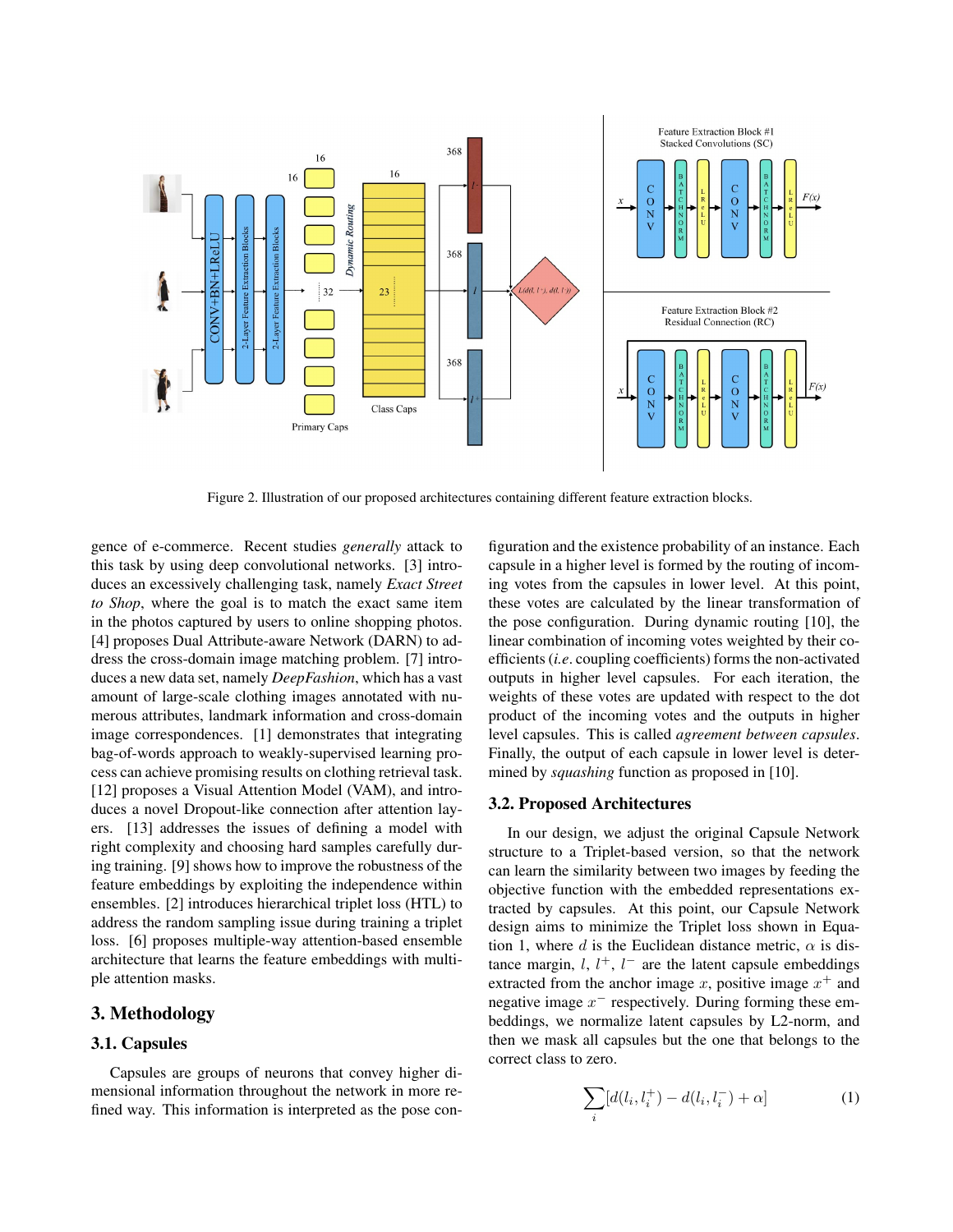As illustrated in Figure 2, Capsule Networks essentially contain two main blocks: feature extraction block and capsule layers. There is only one feature extraction block that has a single convolutional layer with 64 filters in the original design proposed by Sabour and Hinton *et al*. [10]. Extracting the features by such a shallow structure may be enough for one-channel handwritten digit images with the size of  $28 \times 28$  [10]. However, fully-connected capsules need more complex features to achieve better results on more complicated image-related problems. Therefore, we design two different feature extraction blocks to form more powerful features as the input of capsules. First, a number of convolutional layers are stacked without using any pooling operation between them, and the latter is to connect these layers as residual. In both of our designs, leaky form of linear rectifier [8] is used as activation function, and batch normalization [5] is applied between convolutional layers.

Furthermore, capsule layers are kept identical in both designs. There are two fully-connected capsule layers, namely *Primary Capsule* and *Class Capsule*. Primary Capsule is the layer where the extracted features are grouped with respect to the capsule dimensionality. In our designs, this layer has 32 channels of 16-dimensional capsules that are fully-connected to Class Capsule. Next, there are  $c$  number of 16-dimensional capsules in Class Capsule layer, where  $c$ is the number of classes in the data set. Activations and the latent capsule vectors of Class Capsule are calculated via dynamic routing with 3 iterations. Any kind of reconstruction methods (*e.g*. as in [10]) is not applied to our Capsule Network designs.

## 4. Experiments

The experiments for proposed Stacked-convolutional (SCCapsNet) and Residual-connected (RCCapsNet) architectures are conducted on in-shop partition of DeepFashion data set [7]. Both are trained on 25k training images, and tests are performed by using 14k query and 12k gallery images. Since this task is an information retrieval task, the performance is measured by Recall@K metric, where K is 1 or multiplies of 10 up to 50. Moreover, as mentioned in Schroff *et al*. [11], negative hard sampling strategy improves the convergence behavior of the model significantly. Based on this strategy, the negative images are picked as the closest image to the anchor provided that they are of different categories; whereas we pick each possible positive image in the data set as the positive one.

As shown in Table 1, SCCapsNet and RCCapsNet achieve better retrieval performance than all variants of the baseline study (*i.e*. FashionNet) by a wide margin. It is important to note that both of our proposed architectures use only images during training in contrast to the baseline study where the network is supported by different number of attributes and the landmark information. These experiments

Table 1. Recall@K performance of the variants of the baseline study [7] and our proposed model. FashionNet has different building blocks where the model has different numbers of attributes (A) (i.e. 100, 500 and 1000), or fashion landmarks (L) are replaced with human joints (J) or poselets (P). SCCapsNet and RCCapsNet do not use any extra side information during training.

| <b>Models</b>        | Top-20 $(\%)$ | Top-50 $(\% )$ |  |
|----------------------|---------------|----------------|--|
| FashionNet+100A+L    | 57.3          | 62.5           |  |
| FashionNet+500A+L    | 64.6          | 69.5           |  |
| FashionNet+1000A+J   | 68.0          | 73.5           |  |
| $FastionNet+1000A+P$ | 70.0          | 75.0           |  |
| FashionNet+1000A+L   | 76.4          | 80.0           |  |
| SCCapsNet (ours)     | 81.8          | 90.9           |  |
| RCCapsNet (ours)     | 84.6          | 92.6           |  |

demonstrate that our Capsule Network designs can inherently learn pose configuration of the objects without any requirement of recovering pose information.

Table 2 summarizes in-shop clothing retrieval results of SCCapsNet, RCCapsNet, and the SOTA methods. These figures indicate how successful our proposed designs are, and what the main limitations of them are when compared to the SOTA CNN-based architectures. First, both of our designs outperform the earlier methods (*i.e.* WTBI [3] and DARN [4]) which both disparately use semantic attributes to improve the overall performance, but neglect pose configurations of the images during training. According to Top-20 Recall@K scores, while SCCapsNet improves the scores of the best FashionNet variant by 31% and 14%, RCCapsNet has even better performance with a margin of 34% and 17% respectively. The other approach whose performance falls behind in ours is the method of leveraging weaklyannotated textual descriptors of the images proposed by Corbiére *et al.* [1]. In this design, these textual descriptors (*i.e.* bag-of-words) represent different coarse semantic concepts such as texture information, color and shape. Capsules can directly learn these concepts from the images in a sophisticated way, and hence, SCCapsNet and RCCapsNet can achieve higher Recall@K scores than this approach without taking advantage of bag-of-words descriptors.

In addition to all these, our proposed architectures cannot achieve the performances of more advanced CNN-based architectures. In these designs, there are various techniques applied to CNNs to boost the overall performance, which are alternative hard sampling strategies [13], more advanced objective functions [2, 9], network ensembling [9, 6] and attention-based mechanisms [12, 6]. Although these techniques may significantly improve the overall performance in CNNs, in principle, they increase the model complexities by a wide margin, or increase training time considerably. At this point, the numbers of trainable parameters in SC-